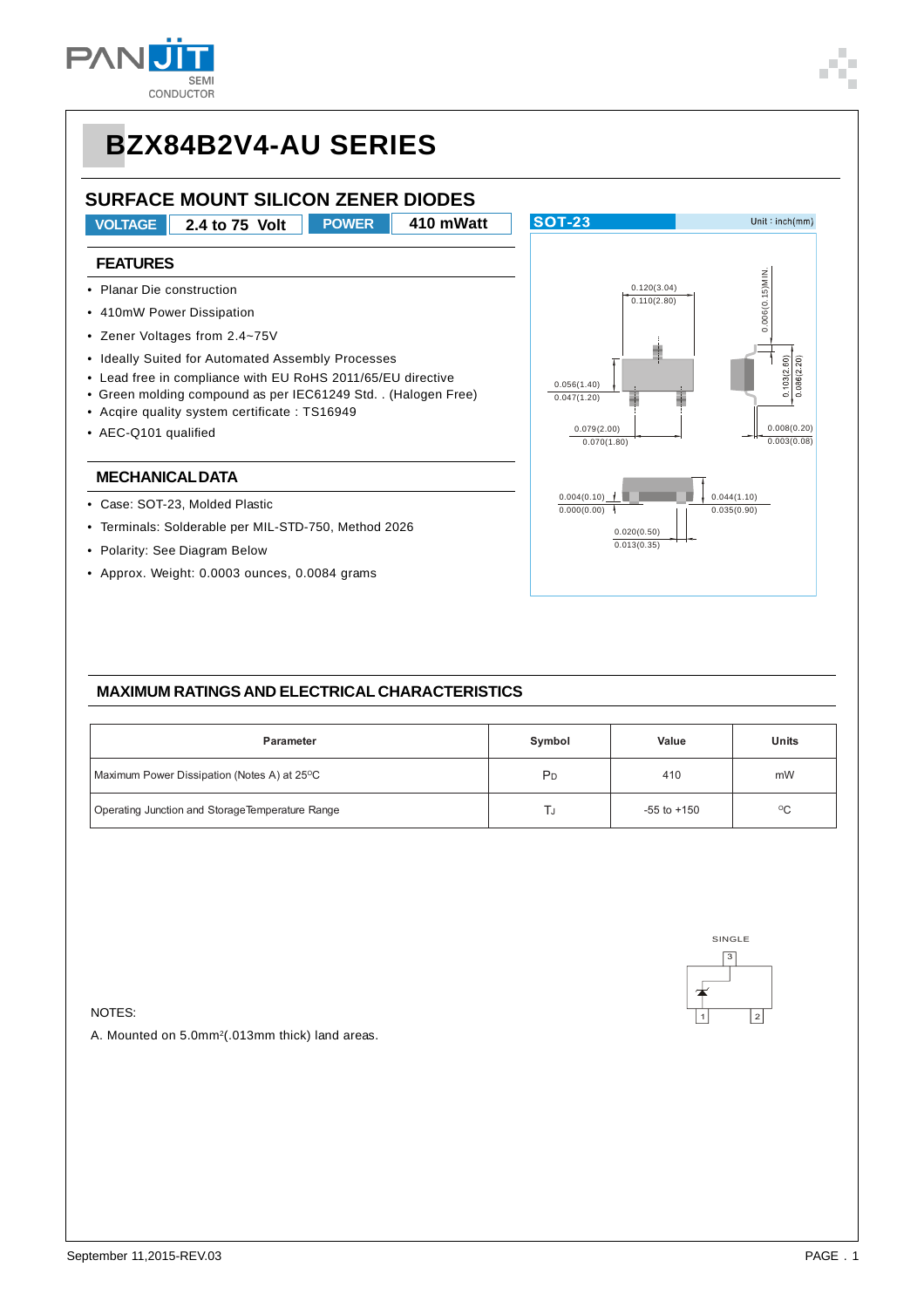

| Part Number             | Nominal Zener Voltage |        | Max. Zener Impedance |           |     |           | Max Reverse<br>Leakage Current |         | Marking |                |
|-------------------------|-----------------------|--------|----------------------|-----------|-----|-----------|--------------------------------|---------|---------|----------------|
|                         | Vz @ IzT              |        |                      | ZzT @ IzT |     | Zzk @ Izk |                                | IR @ VR |         | Code           |
|                         | Nom. V                | Min. V | Max. V               | Ω         | mA  | Ω         | mA                             | μA      | V       |                |
| 410 mWatts Zener Diodes |                       |        |                      |           |     |           |                                |         |         |                |
| BZX84B2V4-AU            | 2.4                   | 2.35   | 2.45                 | 100       | 5.0 | 600       | 1.00                           | 50      | 1.0     | W <sub>1</sub> |
| BZX84B2V7-AU            | 2.7                   | 2.64   | 2.75                 | 100       | 5.0 | 600       | 1.00                           | 20      | 1.0     | W <sub>2</sub> |
| BZX84B3-AU              | 3.0                   | 2.94   | 3.06                 | 95        | 5.0 | 600       | 1.00                           | 10      | 1.0     | W <sub>3</sub> |
| BZX84B3V3-AU            | 3.3                   | 3.23   | 3.37                 | 95        | 5.0 | 600       | 1.00                           | 5.0     | 1.0     | W4             |
| BZX84B3V6-AU            | 3.6                   | 3.52   | 3.67                 | 90        | 5.0 | 600       | 1.00                           | 5.0     | 1.0     | W <sub>5</sub> |
| BZX84B3V9-AU            | 3.9                   | 3.82   | 3.98                 | 90        | 5.0 | 600       | 1.00                           | 3.0     | 1.0     | W <sub>6</sub> |
| BZX84B4V3-AU            | 4.3                   | 4.21   | 4.39                 | 90        | 5.0 | 600       | 1.00                           | 3.0     | 1.0     | W7             |
| BZX84B4V7-AU            | 4.7                   | 4.61   | 4.79                 | 80        | 5.0 | 500       | 1.00                           | 3.0     | 2.0     | W8             |
| BZX84B5V1-AU            | 5.1                   | 5.00   | 5.20                 | 60        | 5.0 | 480       | 1.00                           | 2.0     | 2.0     | W <sub>9</sub> |
| BZX84B5V6-AU            | 5.6                   | 5.49   | 5.71                 | 40        | 5.0 | 400       | 1.00                           | 1.0     | 2.0     | <b>WA</b>      |
| BZX84B6V2-AU            | 6.2                   | 6.08   | 6.32                 | 10        | 5.0 | 150       | 1.00                           | 3.0     | 4.0     | <b>WB</b>      |
| BZX84B6V8-AU            | 6.8                   | 6.66   | 6.94                 | 15        | 5.0 | 80        | 1.00                           | 2.0     | 4.0     | <b>WC</b>      |
| BZX84B7V5-AU            | 7.5                   | 7.35   | 7.65                 | 15        | 5.0 | 80        | 1.00                           | 1.0     | 5.0     | WD             |
| BZX84B8V2-AU            | 8.2                   | 8.04   | 8.36                 | 15        | 5.0 | 80        | 1.00                           | 0.7     | 5.0     | <b>WE</b>      |
| BZX84B8V7-AU            | 8.7                   | 8.53   | 8.87                 | 15        | 5.0 | 100       | 1.00                           | 0.7     | 5.0     | 87C            |
| BZX84B9V1-AU            | 9.1                   | 8.92   | 9.28                 | 15        | 5.0 | 100       | 1.00                           | 0.5     | 6.0     | WF             |
| BZX84B10-AU             | 10                    | 9.80   | 10.20                | 20        | 5.0 | 150       | 1.00                           | 0.2     | 7.0     | WG             |
| BZX84B11-AU             | 11                    | 10.78  | 11.22                | 20        | 5.0 | 150       | 1.00                           | 0.1     | 8.0     | WH             |
| BZX84B12-AU             | 12                    | 11.76  | 12.24                | 25        | 5.0 | 150       | 1.00                           | 0.1     | 8.0     | WI             |
| BZX84B13-AU             | 13                    | 12.74  | 13.26                | 30        | 5.0 | 170       | 1.00                           | 0.1     | 8.0     | <b>WK</b>      |
| BZX84B14-AU             | 14                    | 13.72  | 14.28                | 30        | 5.0 | 170       | 1.00                           | 0.1     | 10.0    | WJ             |
| BZX84B15-AU             | 15                    | 14.70  | 15.30                | 30        | 5.0 | 200       | 1.00                           | 0.1     | 10.5    | <b>WL</b>      |
| BZX84B16-AU             | 16                    | 15.68  | 16.32                | 40        | 5.0 | 200       | 1.00                           | 0.1     | 11.2    | WM             |
| BZX84B17-AU             | 17                    | 16.66  | 17.34                | 40        | 5.0 | 200       | 1.00                           | 0.1     | 12.2    | 17C            |
| BZX84B18-AU             | 18                    | 17.64  | 18.36                | 45        | 5.0 | 225       | 1.00                           | 0.1     | 12.6    | <b>WN</b>      |
| BZX84B20-AU             | 20                    | 19.60  | 20.40                | 55        | 5.0 | 225       | 1.00                           | 0.1     | 14.0    | <b>WO</b>      |
| BZX84B22-AU             | 22                    | 21.56  | 22.44                | 55        | 5.0 | 250       | 1.00                           | 0.1     | 15.4    | <b>WP</b>      |
| BZX84B24-AU             | 24                    | 23.52  | 24.48                | 70        | 5.0 | 250       | 1.00                           | 0.1     | 16.8    | WR.            |
| BZX84B27-AU             | 27                    | 26.46  | 27.54                | 80        | 5.0 | 300       | 1.00                           | 0.1     | 18.9    | WS             |
| BZX84B28-AU             | 28                    | 27.44  | 28.56                | 80        | 5.0 | 300       | 1.00                           | 0.1     | 20.5    | 28C            |
| BZX84B30-AU             | 30                    | 29.40  | 30.60                | 80        | 5.0 | 300       | 1.00                           | 0.1     | 21.0    | WT             |
| BZX84B33-AU             | 33                    | 32.34  | 33.66                | 80        | 5.0 | 325       | 1.00                           | 0.1     | 23.1    | WU             |
| BZX84B36-AU             | 36                    | 35.28  | 36.72                | 90        | 5.0 | 350       | 1.00                           | 0.1     | 25.2    | <b>WW</b>      |
| BZX84B39-AU             | 39                    | 38.22  | 39.78                | 130       | 5.0 | 350       | 1.00                           | 0.1     | 27.3    | WX.            |
| BZX84B43-AU             | 43                    | 42.14  | 43.86                | 150       | 5.0 | 375       | 1.00                           | 0.1     | 30.1    | WY             |
| BZX84B47-AU             | 47                    | 46.06  | 47.94                | 170       | 5.0 | 375       | 1.00                           | 0.1     | 32.9    | WZ             |
| BZX84B51-AU             | 51                    | 49.98  | 52.02                | 100       | 5.0 | 400       | 1.00                           | 0.1     | 38.0    | XA             |
| BZX84B56-AU             | 56                    | 54.88  | 57.12                | 135       | 2.5 | 1000      | 1.00                           | 0.1     | 42.0    | X2             |
| BZX84B62-AU             | 62                    | 60.76  | 63.24                | 150       | 2.5 | 1000      | 1.00                           | 0.1     | 46.0    | X3             |
| BZX84B68-AU             | 68                    | 66.64  | 69.36                | 200       | 2.5 | 1000      | 1.00                           | 0.1     | 51.0    | X4             |
| BZX84B75-AU             | 75                    | 73.50  | 76.50                | 250       | 2.5 | 1000      | 1.00                           | 0.1     | 56.0    | X5             |

T Ė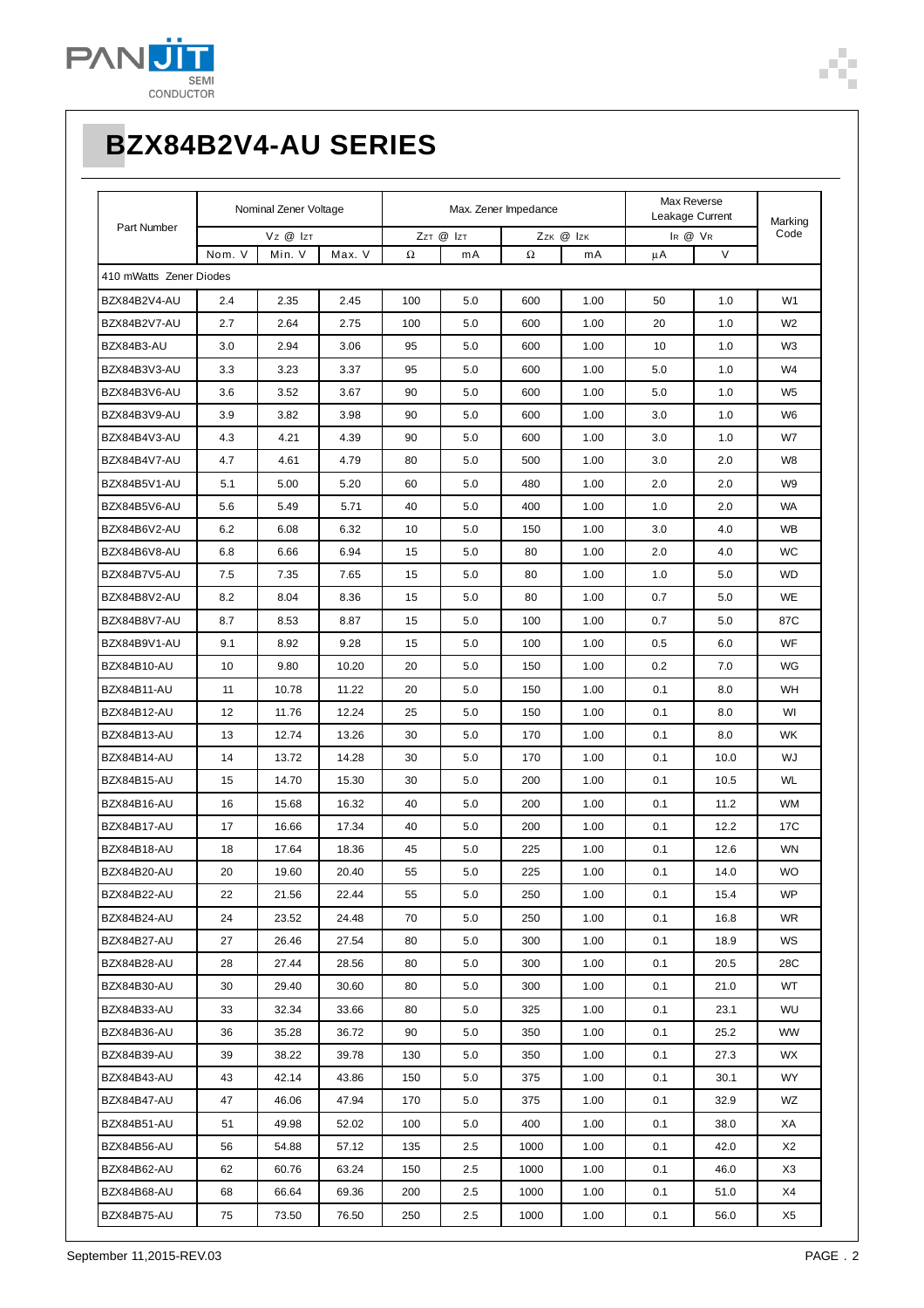

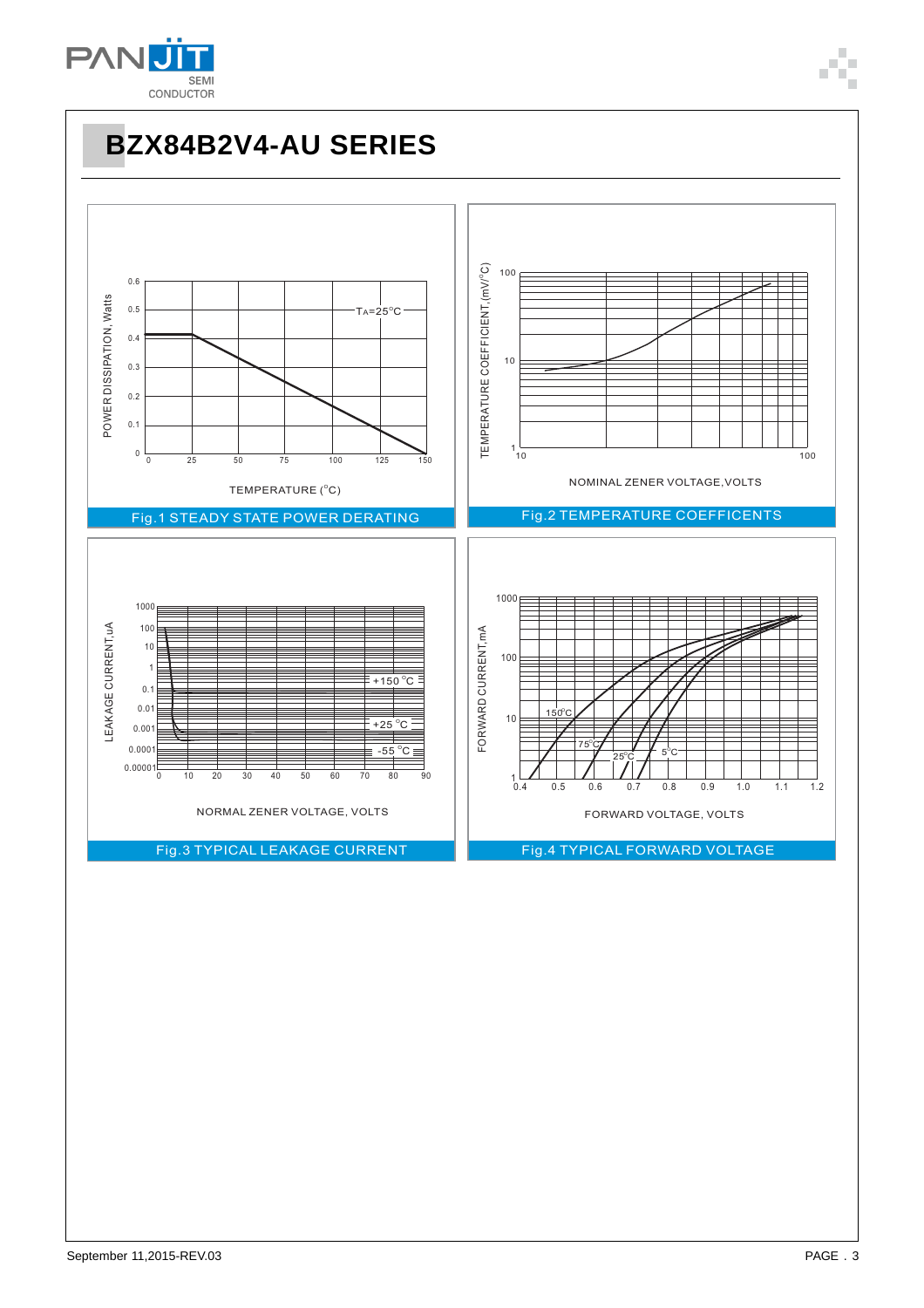

### **MOUNTING PAD LAYOUT**



### **ORDER INFORMATION**

- Packing information
	- T/R 12K per 13" plastic Reel

T/R - 3K per 7" plastic Reel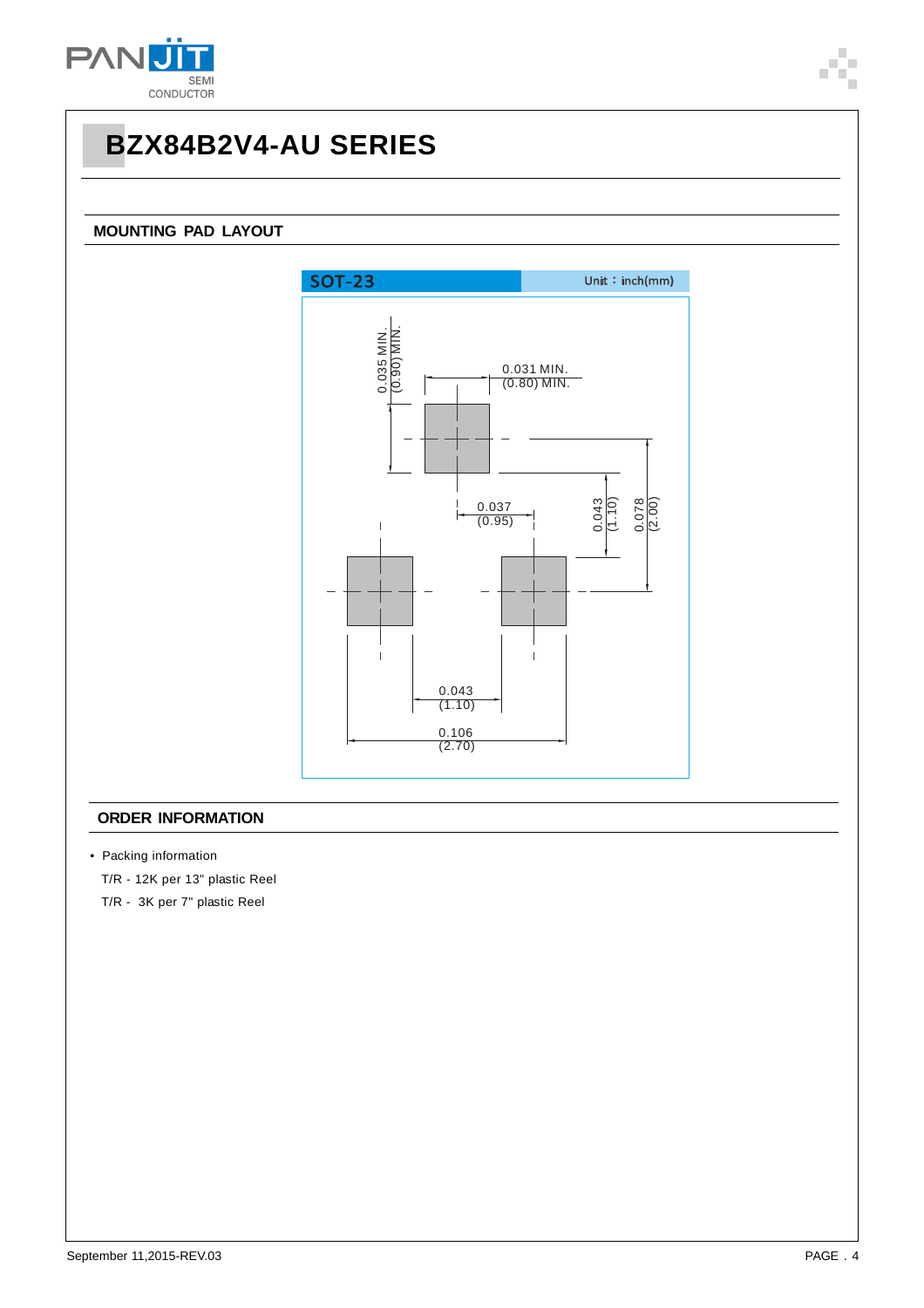

### **Part No\_packing code\_Version**

BZX84B2V4-AU\_R1\_000A1 BZX84B2V4-AU\_R2\_000A1

### **For example :**

**RB500V-40\_R2\_00001**

**Part No.**

**Serial number**

l.

- **Version code means HF Packing size code means 13"**
	- **Packing type means T/R**

| <b>Packing Code XX</b>                         |                      |                                            |                |                                                      | <b>Version Code XXXXX</b> |               |  |  |
|------------------------------------------------|----------------------|--------------------------------------------|----------------|------------------------------------------------------|---------------------------|---------------|--|--|
| <b>Packing type</b>                            | 1 <sup>st</sup> Code | <b>Packing size code</b>                   |                | 2 <sup>nd</sup> Code HF or RoHS 1 <sup>st</sup> Code |                           | 2nd~5th Code  |  |  |
| <b>Tape and Ammunition Box</b><br>(T/B)        | A                    | N/A                                        | 0              | <b>HF</b>                                            | $\bf{0}$                  | serial number |  |  |
| <b>Tape and Reel</b><br>(T/R)                  | R                    | 7"                                         |                | <b>RoHS</b>                                          | 1                         | serial number |  |  |
| <b>Bulk Packing</b><br>(B/P)                   | B                    | 13"                                        | $\overline{2}$ |                                                      |                           |               |  |  |
| <b>Tube Packing</b><br>(T/P)                   | т                    | 26mm                                       | X              |                                                      |                           |               |  |  |
| <b>Tape and Reel (Right Oriented)</b><br>(TRR) | S                    | 52mm                                       | Υ              |                                                      |                           |               |  |  |
| <b>Tape and Reel (Left Oriented)</b><br>(TRL)  |                      | <b>PANASERT T/B CATHODE UP</b><br>(PBCU)   | U              |                                                      |                           |               |  |  |
| <b>FORMING</b>                                 | F                    | <b>PANASERT T/B CATHODE DOWN</b><br>(PBCD) | D              |                                                      |                           |               |  |  |